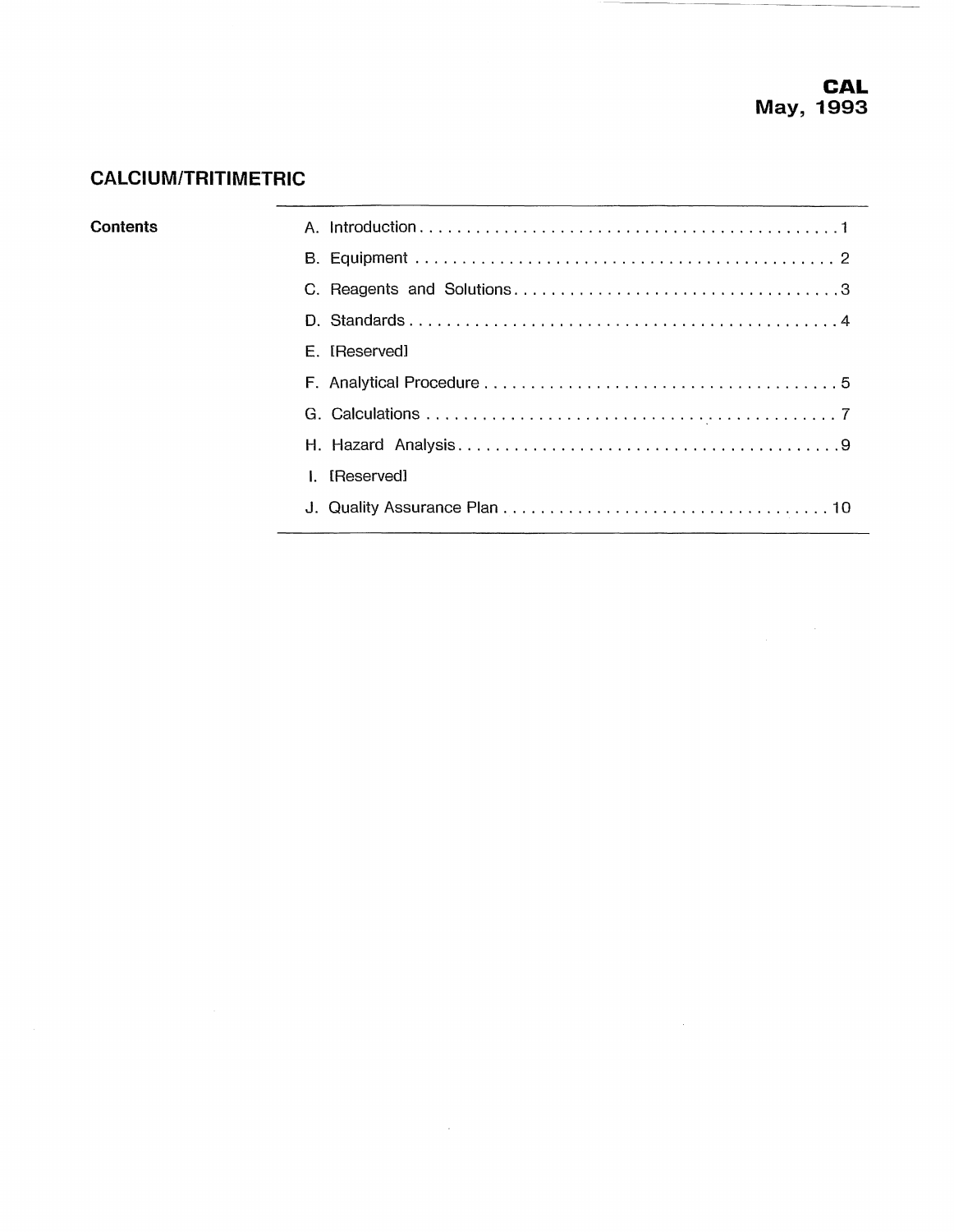$\overline{\phantom{a}}$ 

## **A. INTRODUCTION**

| 1. Theory        | Calcium is solubilized by acid hydrolysis forming calcium ion. The resultant<br>hydrolyzate is diluted to a specific volume and an aliquot reacted with excess<br>EDTA in alkaline media in the presence of cyanide and a hydroxy naphthol blue<br>indicator. EDTA readily forms a chelated complex with the calcium ion. Excess<br>EDTA is then titrated with calcium carbonate to a permanent purple end point.<br>If phosphates are present they must be removed by passing an aliquot through<br>an ion exchange column before the final titration steps. |
|------------------|---------------------------------------------------------------------------------------------------------------------------------------------------------------------------------------------------------------------------------------------------------------------------------------------------------------------------------------------------------------------------------------------------------------------------------------------------------------------------------------------------------------------------------------------------------------|
| 2. Applicability | This procedure is applicable to the determination of calcium or bone in meat<br>and poultry products.                                                                                                                                                                                                                                                                                                                                                                                                                                                         |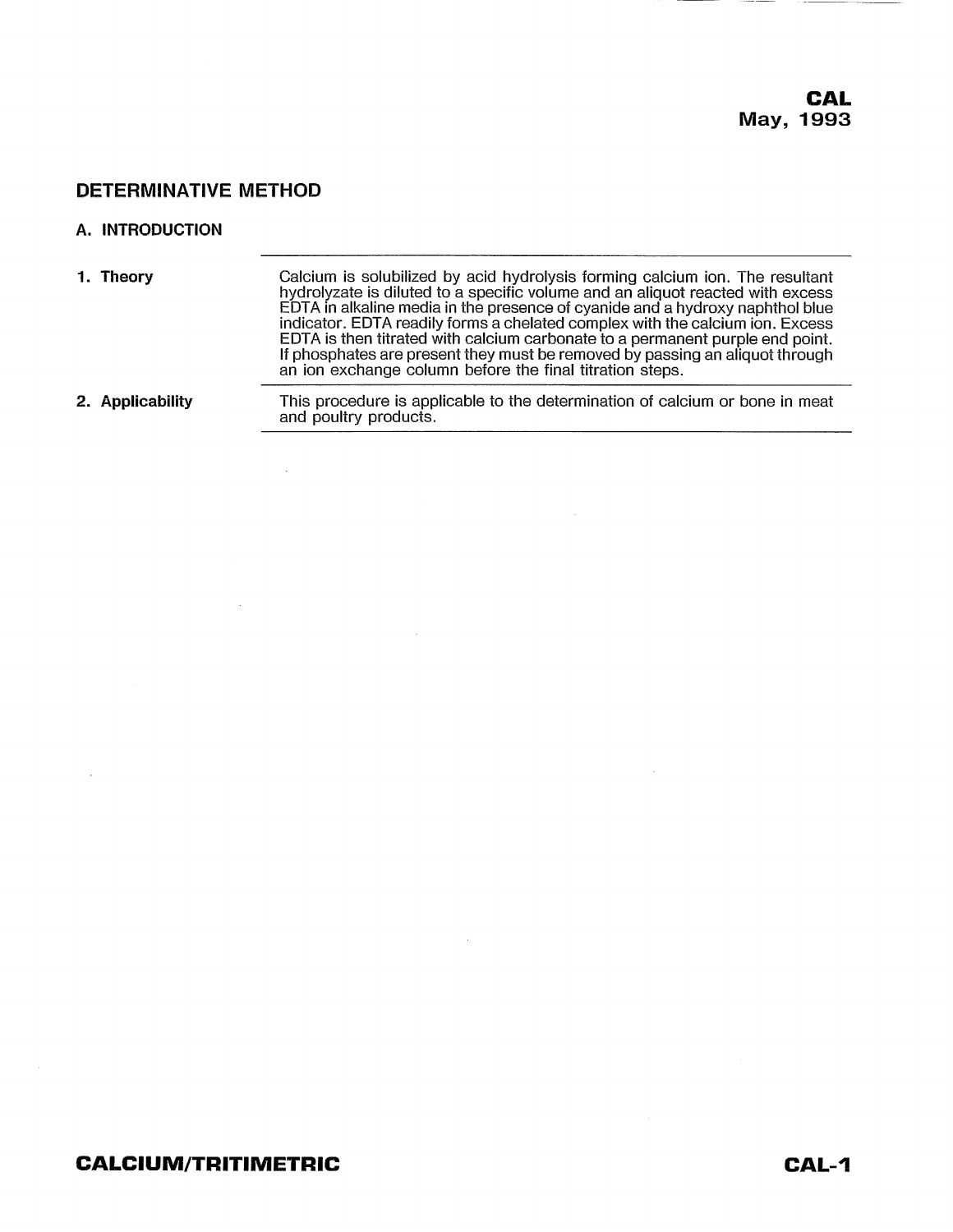# **CAL May, 1993**

## **DETERMINATIVE METHOD**

#### **B. EQUIPMENT**

- **Apparatus** a. Laboratory fume hood.
	- b. pH meter (Orion Model 701), or equivalent.
	- c. Volumetric labware: burets, flasks, pipets, etc.
	- d. Magnetic stirrer (Corning PC-353), or equivalent.
	- e. Hot plate.
	- f. Filtration funnel and filter paper (Whatman #4), or equivalent.
	- g. Glass beads.
	- h. Watch glass-about 80 mm diameter.
	- i. Chromatographic column-19 mm  $\times$  400 mm, fitted with a coarse-porosity scintered glass frit and teflon stopcock (Kontes #420540-0224), or equivalent.
	- j. 300 mL tall form beaker.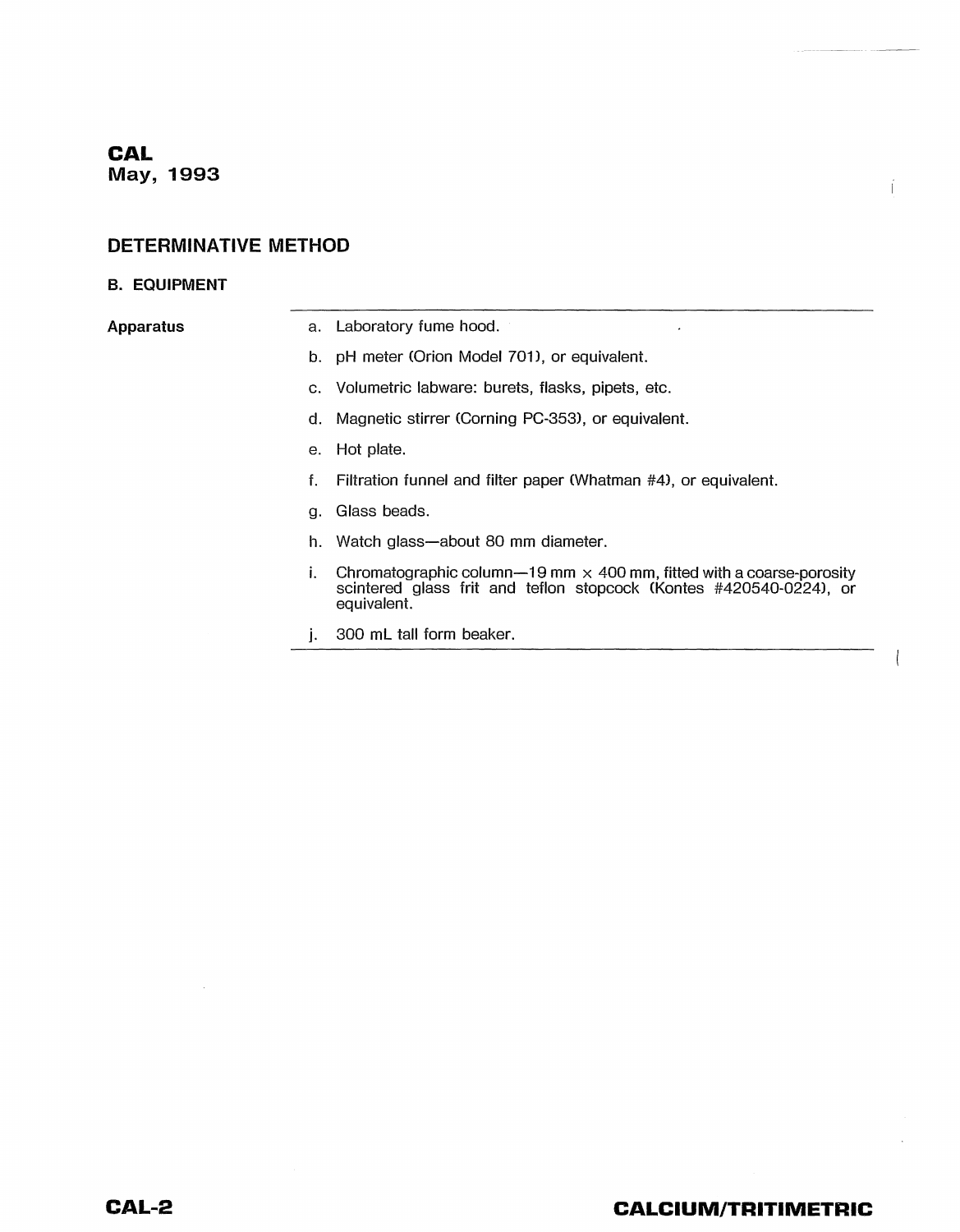#### C. REAGENTS AND SOLUTIONS

| Reagent and<br><b>Solution List</b> | a. | 0.0200M EDTA (Disodium dihydrogen ethylene-diamine tetraacetic acid<br>dihydrate: Dissolve 7.44 g Na <sub>2</sub> H <sub>2</sub> EDTA.2 H <sub>2</sub> O (99 + % purity) in H <sub>2</sub> O in 1<br>L volumetric flask, dilute to volume with $H_2O$ , and mix. Weigh accurately<br>3 separate amounts of ACS primary standard CaCO <sub>3</sub> (about 80 mg) to give<br>about 40 mL titration with 0.02M EDTA and transfer to 3 separate 500 mL<br>Erlemeyer flasks. To each, add 50 mL $H_2O$ and enough HCl (1 + 3) to<br>dissolve the CaCO <sub>3</sub> . Dilute each to about 150 mL with $H_2\overline{O}$ and add 15 mL<br>1N NaOH disregarding any ppt or turbidity. Add about 200 mg hydroxy<br>naphthol blue indicator and titrate with EDTA solution from pink to deep blue<br>end point, using magnetic stirrer. Add last few mL EDTA solution dropwise. |
|-------------------------------------|----|------------------------------------------------------------------------------------------------------------------------------------------------------------------------------------------------------------------------------------------------------------------------------------------------------------------------------------------------------------------------------------------------------------------------------------------------------------------------------------------------------------------------------------------------------------------------------------------------------------------------------------------------------------------------------------------------------------------------------------------------------------------------------------------------------------------------------------------------------------------------|
|                                     |    | Molarity EDTA solution = $\frac{mg \text{ CaCO}_3}{mL \text{ EDTA} \times 100.09}$ .                                                                                                                                                                                                                                                                                                                                                                                                                                                                                                                                                                                                                                                                                                                                                                                   |
|                                     |    | Use the average molarity value of the three determinations.                                                                                                                                                                                                                                                                                                                                                                                                                                                                                                                                                                                                                                                                                                                                                                                                            |
|                                     | b. | Hydroxy naphthol blue indicator (Mallinckrodt 5630).                                                                                                                                                                                                                                                                                                                                                                                                                                                                                                                                                                                                                                                                                                                                                                                                                   |
|                                     |    | c. Potassium hydroxide-cyanide solution: Dissolve 280 g KOH in 500 mL<br>water. Cool to room temperature, add 66 g KCN, dissolve, and dilute to<br>1 L. (Use care in handling KCN, as HCN is formed upon contact with water<br>and acids.)                                                                                                                                                                                                                                                                                                                                                                                                                                                                                                                                                                                                                             |
|                                     |    | d. HCl $(1 + 1)$ and $(1 + 3)$ .                                                                                                                                                                                                                                                                                                                                                                                                                                                                                                                                                                                                                                                                                                                                                                                                                                       |
|                                     | е. | NaOH $(1 + 5)$ and 1N.                                                                                                                                                                                                                                                                                                                                                                                                                                                                                                                                                                                                                                                                                                                                                                                                                                                 |
|                                     |    | The following reagents are required only if phosphates are present:                                                                                                                                                                                                                                                                                                                                                                                                                                                                                                                                                                                                                                                                                                                                                                                                    |
|                                     | f. | Amberlite IRA-93 resin (Rohm and Haas).                                                                                                                                                                                                                                                                                                                                                                                                                                                                                                                                                                                                                                                                                                                                                                                                                                |
|                                     | a. | 5% (w/v) sodium carbonate.                                                                                                                                                                                                                                                                                                                                                                                                                                                                                                                                                                                                                                                                                                                                                                                                                                             |
|                                     |    | h. HCl $(3+22)$ .                                                                                                                                                                                                                                                                                                                                                                                                                                                                                                                                                                                                                                                                                                                                                                                                                                                      |
|                                     | i. | 10% KOH (w/y in water).                                                                                                                                                                                                                                                                                                                                                                                                                                                                                                                                                                                                                                                                                                                                                                                                                                                |
|                                     | j. | Phenolphthalein indicator: 1% (w/v) in ethanol.                                                                                                                                                                                                                                                                                                                                                                                                                                                                                                                                                                                                                                                                                                                                                                                                                        |

 $\langle \rangle$ 

ò,

 $\sim 10^7$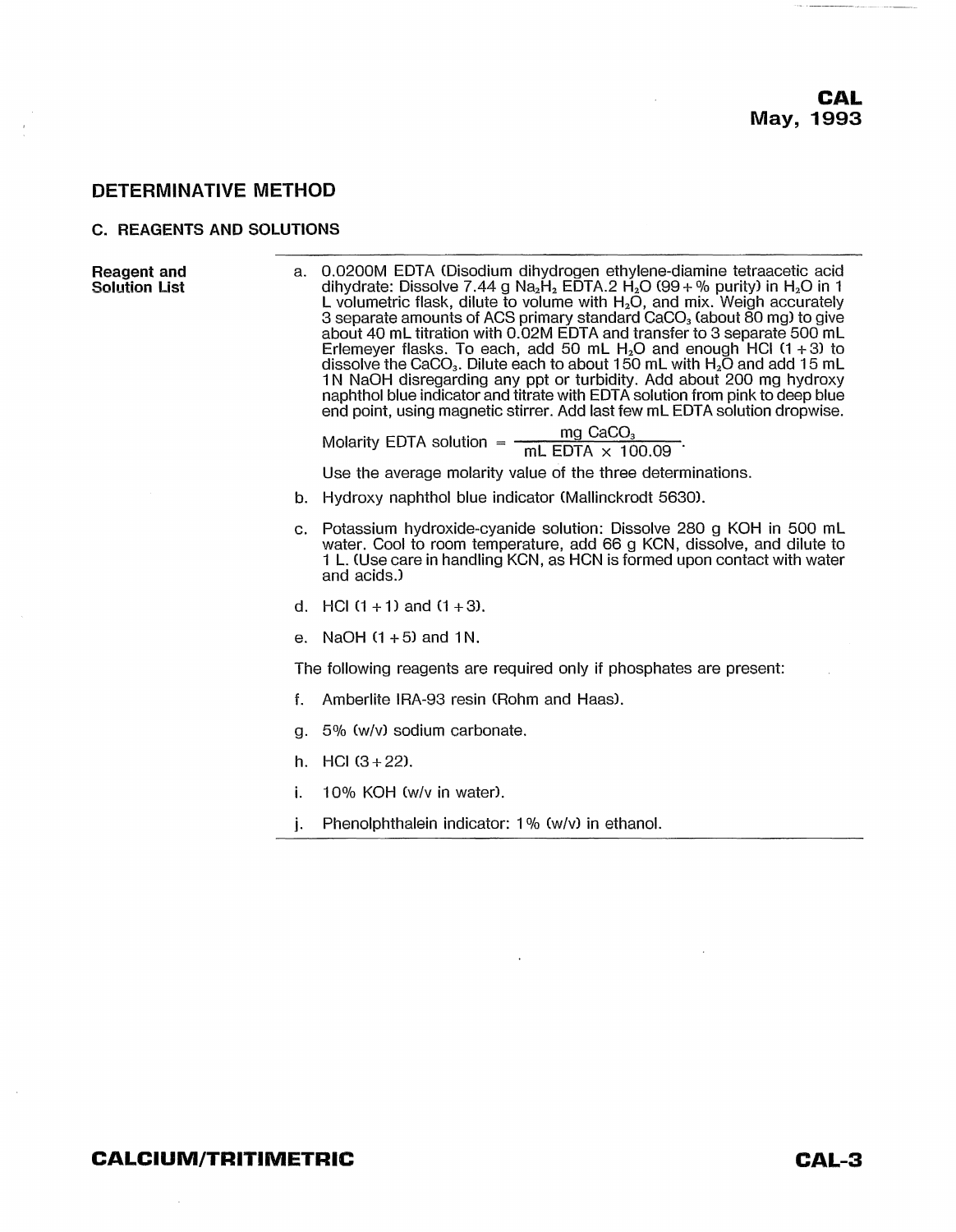#### **D. STANDARDS**

**Preparation 0.02M CaCO<sub>3</sub> (ACS Primary Standard): Weigh 2.000 g CaCO<sub>3</sub> (dried at** 100° C for 2 hr) into 1 L volumetric flask. Add 500 mL distilled water and 10·12 mL HCI (1 + 1). Heat just to boiling to dissolve. Dilute to volume with  $\mathcal{A}$ distilled water. Determine the relative strength ratio of the standardized EDTA solution to the CaCO<sub>3</sub> solution just before titrating samples (refer to section C, item a) as follows: Pipet 3 separate 25.0 mL portions of EDTA solution into separate 250 mL volumetric flasks. Dilute each to about 100 mL with H<sub>2</sub>O and add 15 mL 1N NaOH, disregarding any ppt or turbidity. Add about 200 mg hydroxy naphthol blue indicator and titrate with the CaCO $_{\rm 3}$  solution from deep blue to pink end point, using magnetic stirrer. Add last few mL CaCO $_{\scriptscriptstyle{3}}$  solution dropwise.

EDTA to CaCO<sub>3</sub> ratio =  $\frac{25.0 \text{ mL} \cdot \text{EDTA}}{25.0 \text{ mL} \cdot \text{L}}$ mL CaCO<sub>3</sub> titrated

Use the average ratio from the three titrations.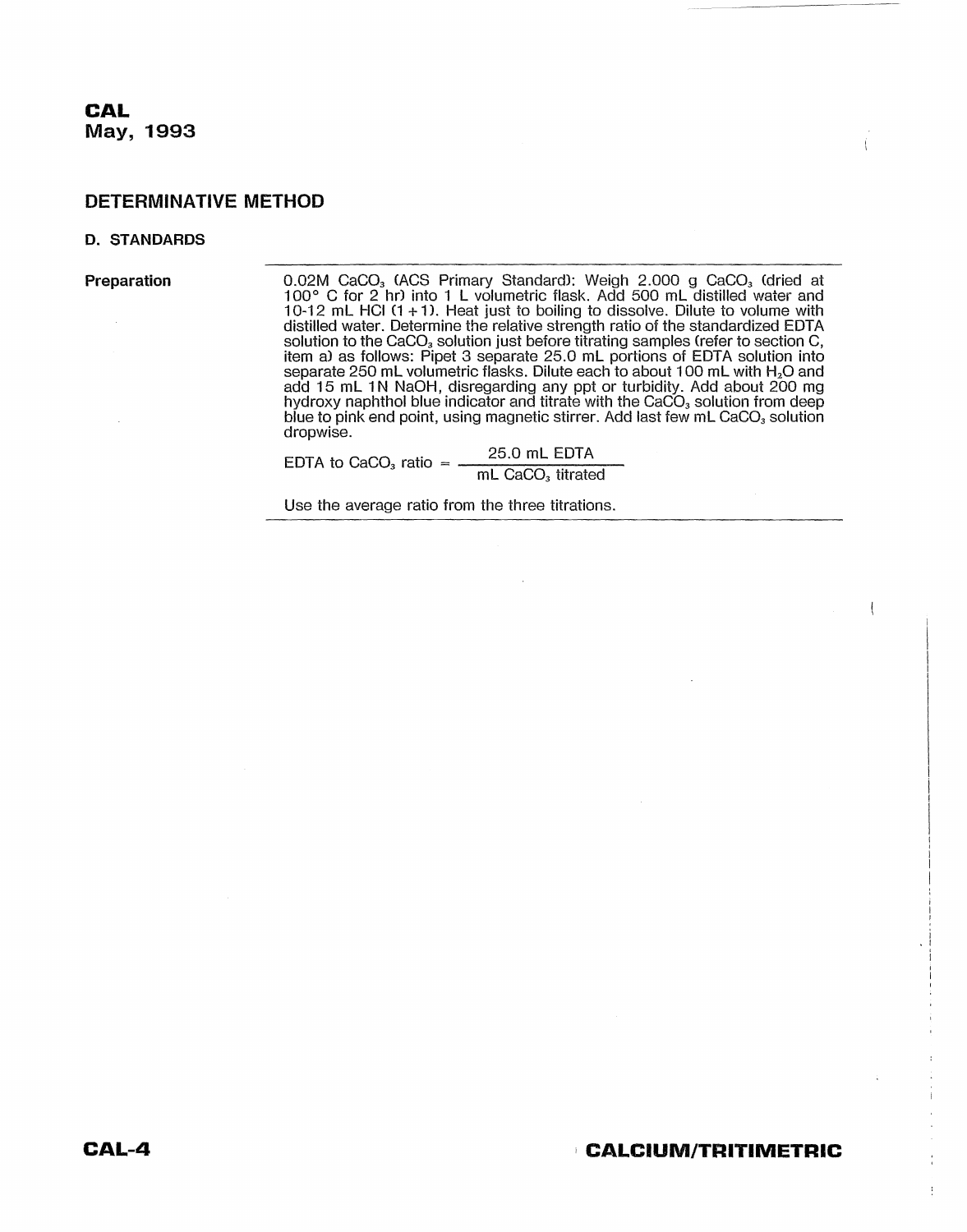#### F. ANALYTICAL PROCEDURE

| 1. Determination                   |    | a. Weigh 10.0 g sample into a 300 mL tall form beaker.                                                                                                                                                                                                                                                                                                                                                             |  |  |
|------------------------------------|----|--------------------------------------------------------------------------------------------------------------------------------------------------------------------------------------------------------------------------------------------------------------------------------------------------------------------------------------------------------------------------------------------------------------------|--|--|
|                                    |    | b. Add 30 mL HCl $(1 + 1)$ , several glass beads, cover with watch glass, and<br>place on hot plate in a fume hood.                                                                                                                                                                                                                                                                                                |  |  |
|                                    |    | c. Slowly bring to a boil and digest for about 20 min.                                                                                                                                                                                                                                                                                                                                                             |  |  |
|                                    |    | d. Cool to room temperature, filter into 200 mL volumetric flask. Wash filter<br>paper with water until 200 mL filrate is obtained, stopper, and mix.                                                                                                                                                                                                                                                              |  |  |
|                                    |    | At this point, if phosphates are present, proceed with removal outlined in<br>section F.2.                                                                                                                                                                                                                                                                                                                         |  |  |
|                                    |    | e. Pipette 20 mL aliquot into 400 mL beaker, add about 50 mL water. (Use<br>10 mL aliquot for samples containing greater than 0.85 percent calcium.)                                                                                                                                                                                                                                                               |  |  |
|                                    | f. | On a magnetic stirrer in a fume hood, add 200-300 mg hydroxy naphthol<br>blue indicator, and adjust the pH to $12.5 \pm 0.2$ with KOH-KCN solution.<br>(If pH exceeds 12.7, go back to step e, as $\overline{Ca(OH)}_2$ will be precipitated and<br>it is insoluble.)                                                                                                                                              |  |  |
|                                    |    | g. Add 10-25 mL 0.02M EDTA (Amount depends on amount of calcium<br>present. Must be in excess by at least 3 mL. Color should be green.) Mix<br>on magnetic stirrer.                                                                                                                                                                                                                                                |  |  |
|                                    |    |                                                                                                                                                                                                                                                                                                                                                                                                                    |  |  |
|                                    |    | h. Titrate with $0.02M$ CaCO <sub>3</sub> to a permanent purple end point.                                                                                                                                                                                                                                                                                                                                         |  |  |
| 2. Removal of<br><b>Phosphates</b> |    | (Required only if product has been dipped, soaked, or injected with or in<br>phosphate solutions.)                                                                                                                                                                                                                                                                                                                 |  |  |
|                                    |    | a. Initial and regeneration of resin—Mix, in a beaker, approximately 35 g<br>amberlite IRA-93 resin with three 250 mL portions of 5% sodium carbonate.                                                                                                                                                                                                                                                             |  |  |
|                                    |    | b. Wash with distilled water until washings indicate by phenolphthalein the<br>absence of base.                                                                                                                                                                                                                                                                                                                    |  |  |
|                                    |    | c. Treat resin with three 250 mL portions of HCl $(3 + 22)$ , mixing thoroughly<br>after each treatment.                                                                                                                                                                                                                                                                                                           |  |  |
|                                    | d. | Rinse with water until color is removed; transfer to chromatographic column<br>with water. (The column is ready for use after water has drained to top of<br>resin. The exchange capacity for phosphate is about 1,500 mg, so a number<br>of aliquots can be passed through the column before regeneration is<br>necessary. Before each use, rinse column with about 250 mL of water until<br>elute is colorless.) |  |  |

## **CALCIUM/TRITIMETRIC CAL-5**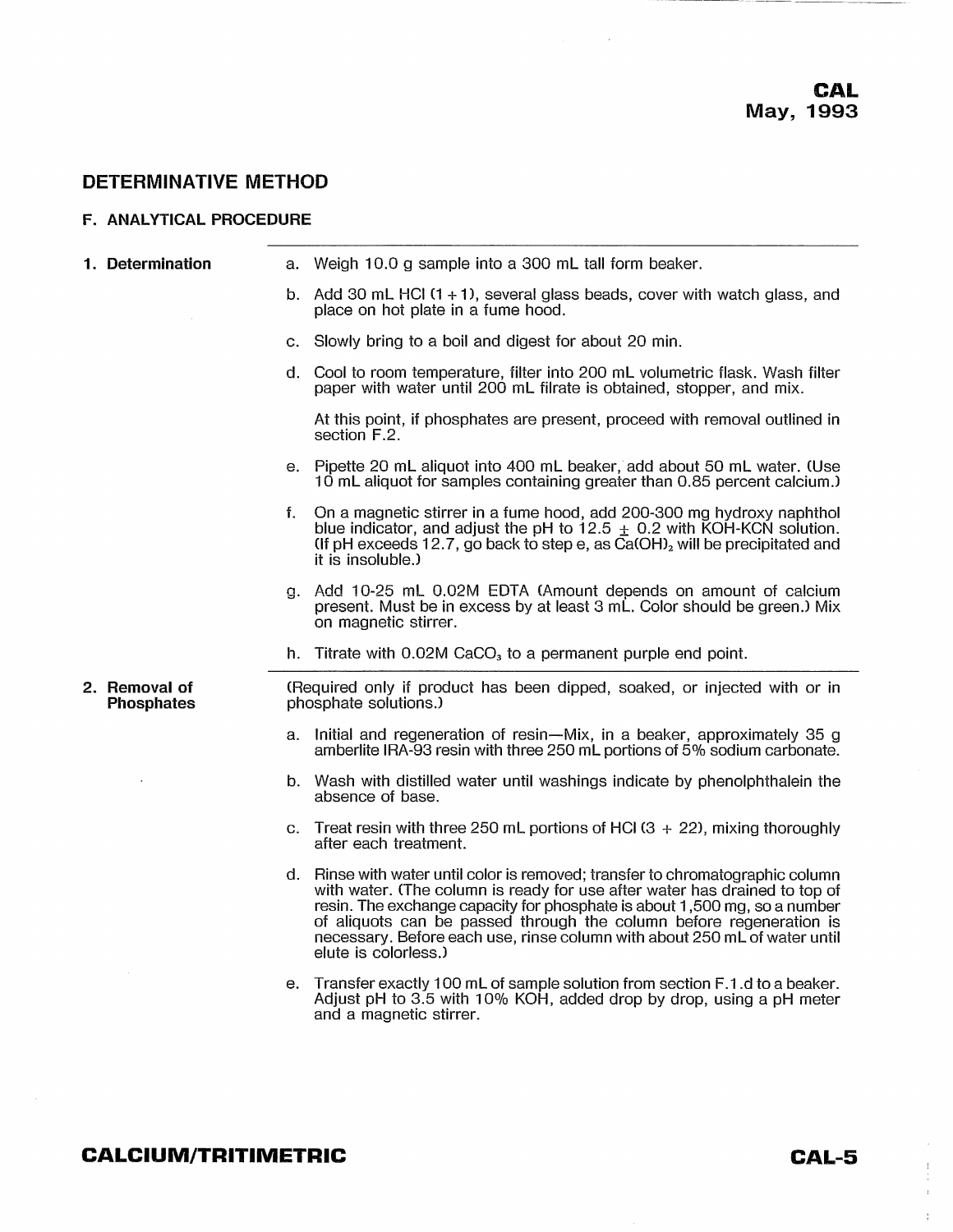#### **F. ANALYTICAL PROCEDURE (Continued)**

- f. Pass entire solution through the resin column, at a rate of  $2-3$  mL/min, into a 260 mL volumetric flask.
- g. Wash the beaker and column into the volumetric flask by passing through two 50 mL portions of water, the first at 2-3 mL/min, the second at 6-7 mUmin. Finally, freely pass enough water through column to get 260 mL total eluate. Stopper and mix.
- h. Pipet 50 mL aliquot into 400 mL beaker and proceed as in section F.1.f-h.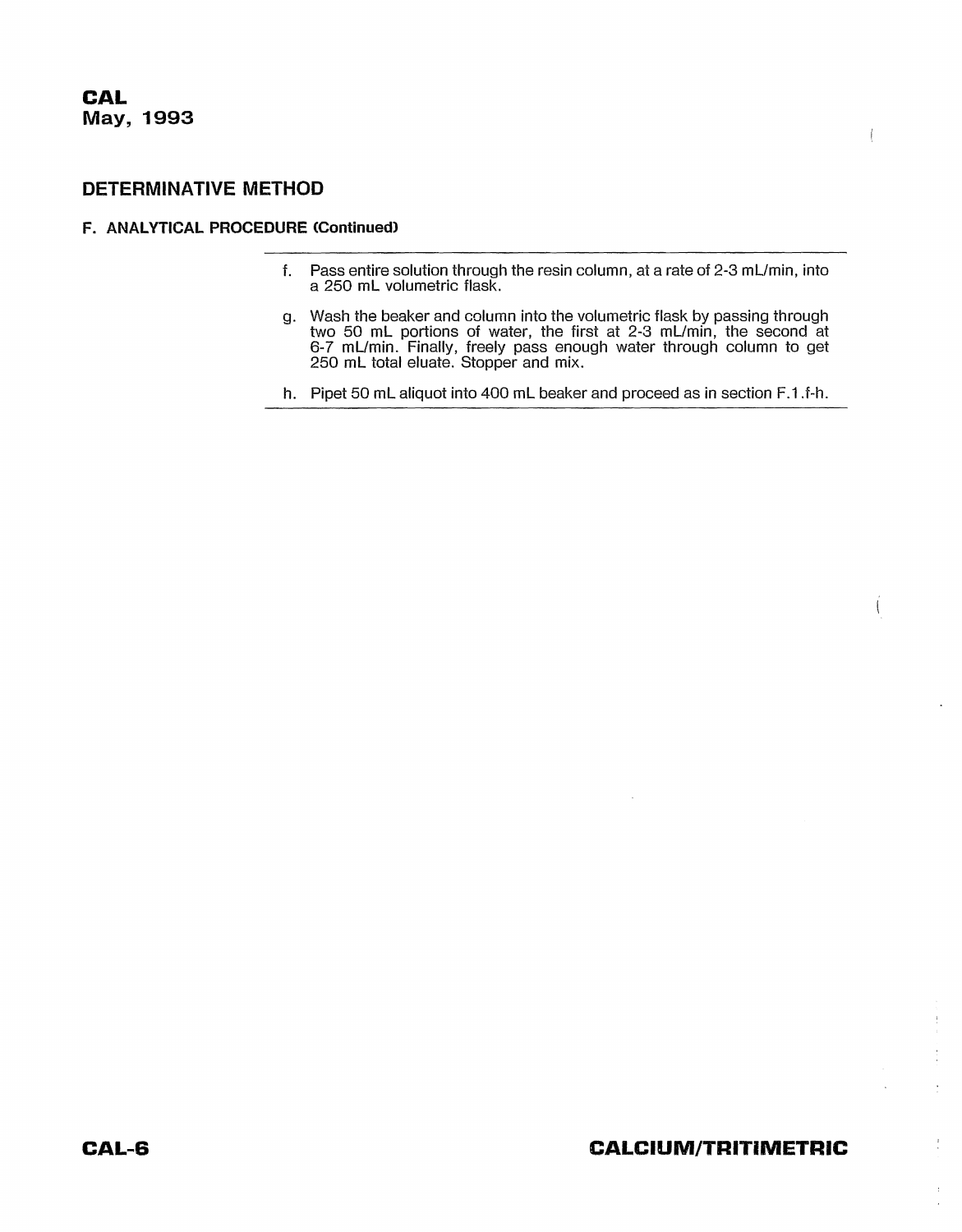#### G. **CALCULATIONS**

| 1. Procedure | % Calcium content = C = IA - (B × R)I(0.08) $\left(\frac{M}{-0.0200}\right)$                                                                                                                                                                                                                      |
|--------------|---------------------------------------------------------------------------------------------------------------------------------------------------------------------------------------------------------------------------------------------------------------------------------------------------|
|              | Note: If 10 mL aliquot was used, multiply by 2 to obtain percent calcium content.                                                                                                                                                                                                                 |
|              | % Bone for poultry = $(C - 0.015)F$                                                                                                                                                                                                                                                               |
|              | where                                                                                                                                                                                                                                                                                             |
|              | $A = mL 0.02M EDTA$                                                                                                                                                                                                                                                                               |
|              | $B = mL 0.02M$ CaCO <sub>3</sub>                                                                                                                                                                                                                                                                  |
|              | $0.015$ = correction for natural calcium in poultry tissue                                                                                                                                                                                                                                        |
|              | $F = 6.25$ for young chickens                                                                                                                                                                                                                                                                     |
|              | $=$ 4.55 for turkeys and mature chickens                                                                                                                                                                                                                                                          |
|              | $R = EDTA$ to CaCO <sub>3</sub> ratio (from standardization)                                                                                                                                                                                                                                      |
|              | $M =$ molarity of EDTA                                                                                                                                                                                                                                                                            |
|              | When analyzing mechanically deboned poultry that includes product from<br>different age groups, calculate the bone multiplier as follows: (% of young<br>chicken) $(6.25) + (%$ of mature chicken) $(4.55)$ .                                                                                     |
|              | Bone content of "conventionally" cooked poultry = $\frac{[(C) - 0.015](F)}{1.4}$                                                                                                                                                                                                                  |
|              | NOTE: Raw deboned poultry contains approximately 23% solids. Conventionally<br>cooked poultry will result in a 30% shrink of the fresh product, yielding<br>approximately 33% solids. The factor 1.4 equates the bone content of<br>conventionally cooked poultry to that of raw deboned poultry. |
|              | If inspector designates % solids processed other than by "conventional"                                                                                                                                                                                                                           |
|              | cooking methods, bone content of such products = $\frac{[(C) - 0.015](F)(23)}{96}$                                                                                                                                                                                                                |
|              |                                                                                                                                                                                                                                                                                                   |
|              |                                                                                                                                                                                                                                                                                                   |
|              |                                                                                                                                                                                                                                                                                                   |
|              |                                                                                                                                                                                                                                                                                                   |
|              |                                                                                                                                                                                                                                                                                                   |
|              |                                                                                                                                                                                                                                                                                                   |
|              |                                                                                                                                                                                                                                                                                                   |
|              |                                                                                                                                                                                                                                                                                                   |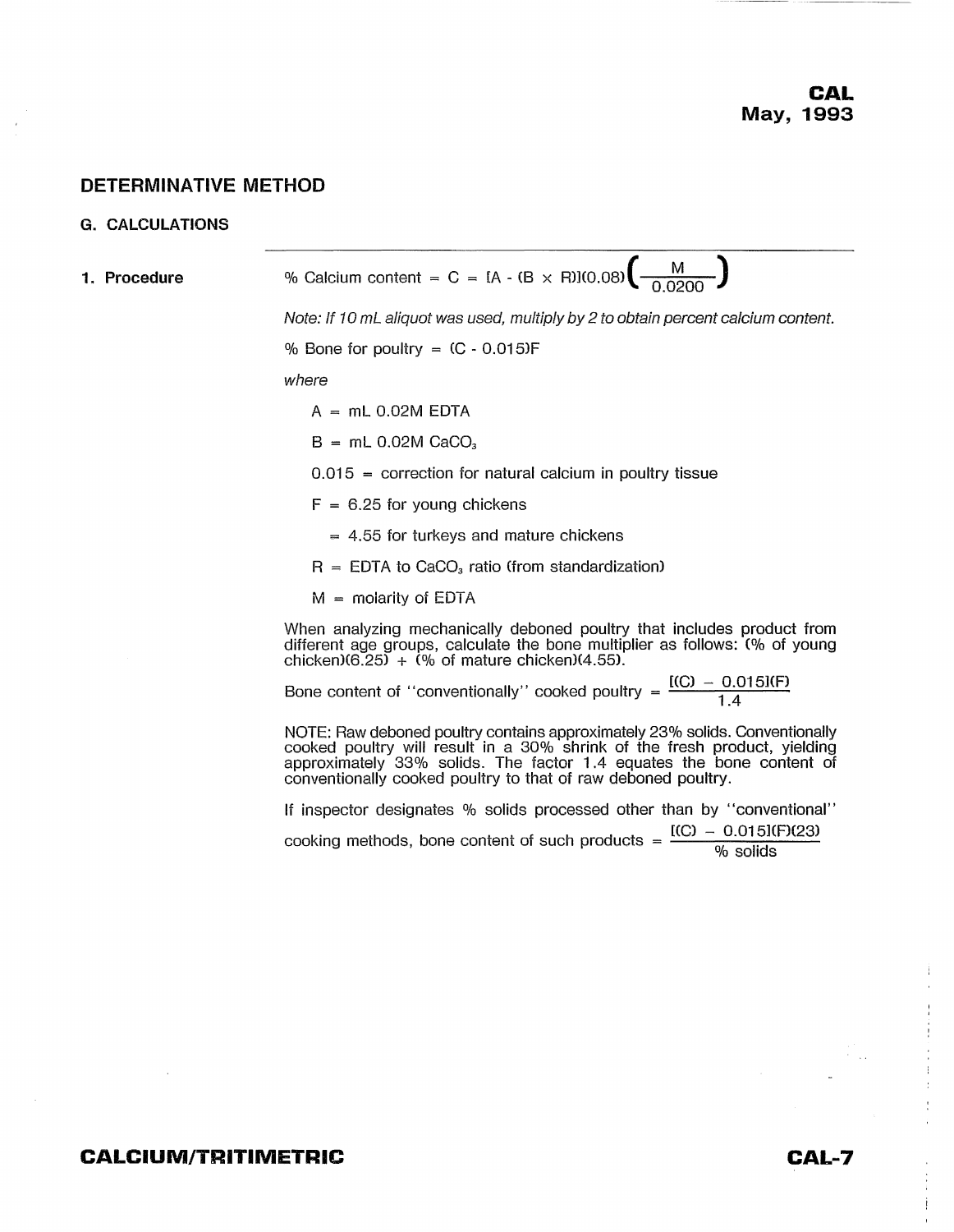### **G. CALCULATIONS (Continued)**

|              | For nutritional analyses:                                                                                                                        |
|--------------|--------------------------------------------------------------------------------------------------------------------------------------------------|
|              | United States Recommended Daily Allowance (USRDA) = $1.0 g$<br>IA – (B × R)I(0.8 mg) $\left(\frac{M}{0.0200}\right)$ (f)<br>$mg/serving =$<br>Wt |
|              | where                                                                                                                                            |
|              | $A = mL 0.02M EDTA$                                                                                                                              |
|              | $B = mL 0.02M$ CaCO <sub>3</sub>                                                                                                                 |
|              | $R = EDTA$ to CaCO <sub>3</sub> (from standardization)                                                                                           |
|              | $f =$ serving size converted to appropriate dimensions<br>(i.e., ounces to grams, etc.)                                                          |
|              | $Wt = weight of sample in aliquot taken$                                                                                                         |
| 2. Reference | Wilson and Co. Method WC-29R1, 11/17/64.<br>a.                                                                                                   |
|              | b. JAOAC, 49, 287 (1966).                                                                                                                        |
|              | c. JAOAC, 50, 195, 219 (1967).                                                                                                                   |
|              | d. Hart and Fisher, "Modern Food Analysis," Springer-Verlag, NY (1971).                                                                          |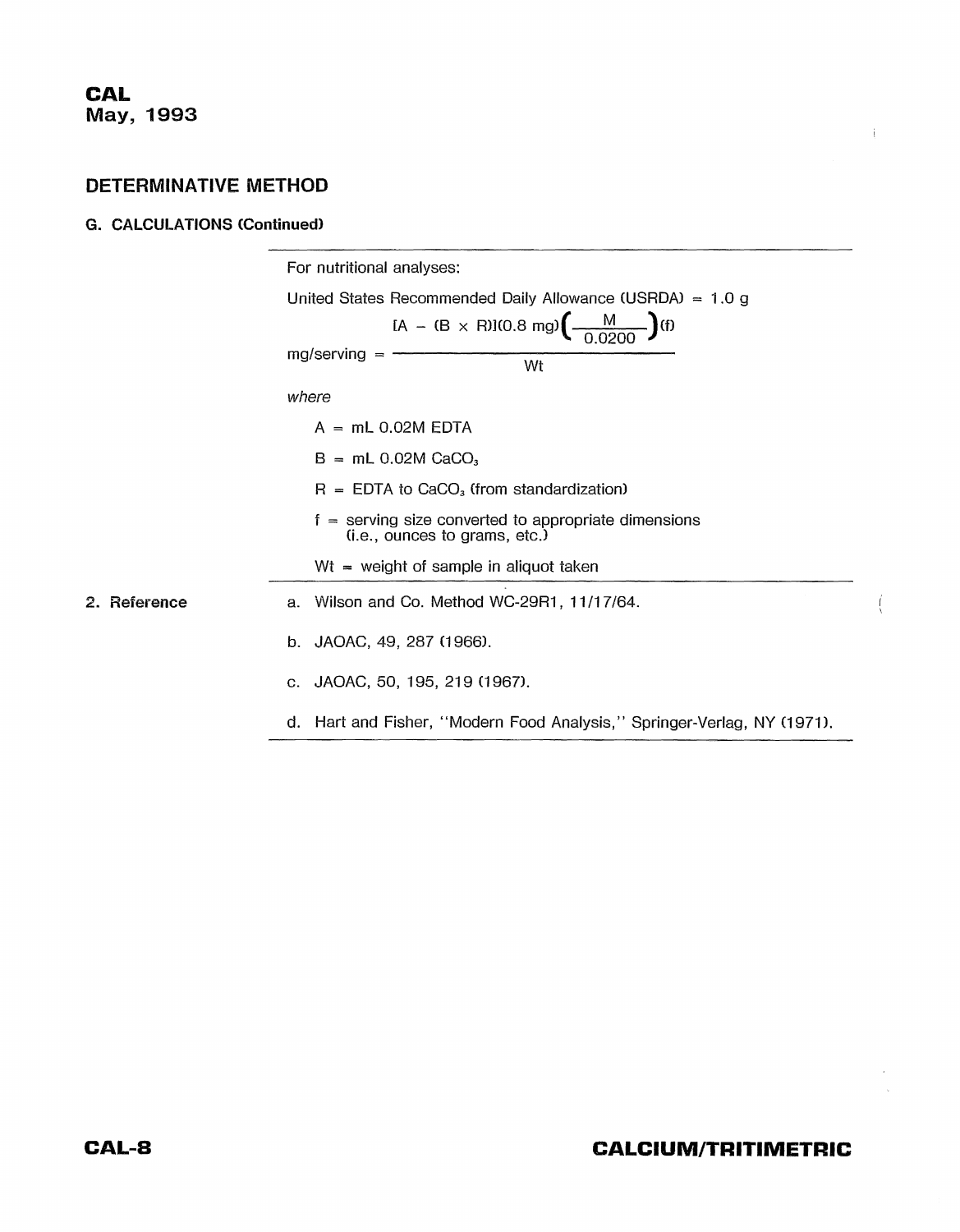#### **H, HAZARD ANALYSIS**

 $\mathcal{L}^{\text{max}}_{\text{max}}$ 

| 1. Method Title                            | Calcium, Titrametric Determination.                      |                                            |                                             |  |
|--------------------------------------------|----------------------------------------------------------|--------------------------------------------|---------------------------------------------|--|
| 2. Reguired Protective<br><b>Equipment</b> | Safety glasses, plastic gloves, and lab coat.            |                                            |                                             |  |
| 3. Procedure Steps                         |                                                          | Hazards                                    | Recommended<br>Safe Procedures              |  |
|                                            | Preparation of<br>KOH-KCN solution                       | Chemical burn and<br>HCN formation.        | Perform mixing with<br>care in a fume hood. |  |
|                                            | Digestion                                                | Chemical burn and<br>respiratory distress. | Perform digestion in<br>fume hood.          |  |
|                                            | HCN formation.<br>Perfrom in fume hood.<br>pH adjustment |                                            |                                             |  |
|                                            |                                                          | $\sim$                                     |                                             |  |

 $\sim$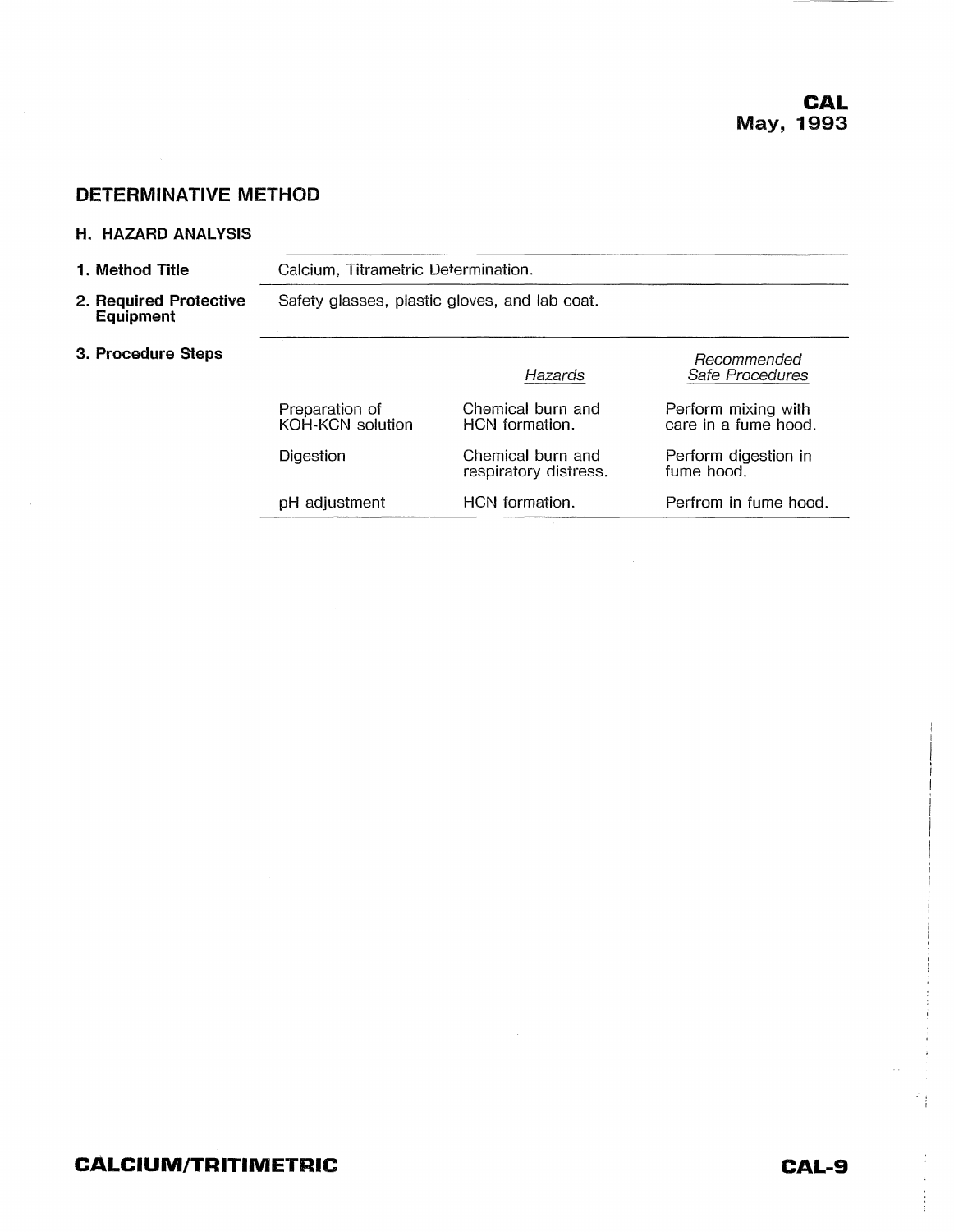#### J. QUALITY ASSURANCE PLAN

| 1. Performance<br><b>Standard</b>          | Compound                                                                  | Analytical<br>Range (%)                                                                           | Acceptable<br>Recovery % | % CV                                                                                          | Repeatability Reproducibility<br>% CV |  |
|--------------------------------------------|---------------------------------------------------------------------------|---------------------------------------------------------------------------------------------------|--------------------------|-----------------------------------------------------------------------------------------------|---------------------------------------|--|
|                                            | Calcium                                                                   | $0.03 - 0.85$ <sup>+</sup>                                                                        | 98-102                   | ± 0.016‡                                                                                      | ± 0.022‡                              |  |
|                                            | ‡ Standard deviation.                                                     | † 3-85 mg calcium in a 10 g sample.                                                               |                          |                                                                                               |                                       |  |
| 2. Critical Control                        |                                                                           | Record<br>Acceptable Control                                                                      |                          |                                                                                               |                                       |  |
| <b>Points and</b><br><b>Specifications</b> | <b>EDTA</b>                                                               | EDTA 99% pure-0.200 $\pm$ 0.0005M                                                                 |                          |                                                                                               |                                       |  |
|                                            | CaCO <sub>3</sub>                                                         | Primary standard-0.200 $\pm$ 0.0005M                                                              |                          |                                                                                               |                                       |  |
|                                            |                                                                           | EDTA/CaCO <sub>3</sub>                                                                            |                          | 1:1 (NOTE: The actual ratio must be<br>known within 0.001.)                                   |                                       |  |
|                                            | End point                                                                 |                                                                                                   |                          | Color must be purple and persist for<br>at least 1 min.                                       |                                       |  |
|                                            |                                                                           | pH adjustment                                                                                     |                          | pH 12.5 $\pm$ 0.2. If solution exceeds<br>12.7, analyst <i>must</i> go back to step<br>F.1.e. |                                       |  |
|                                            |                                                                           | Phosphates removal<br>(only required if carcasses<br>have been soaked in<br>phosphate solutions). |                          | Pass through column-Amberlite<br><b>IRA-93.</b>                                               |                                       |  |
|                                            | Calculations                                                              |                                                                                                   | Recheck.                 |                                                                                               |                                       |  |
| 3. Readiness<br><b>To Perform</b>          | Familiarization.<br>а.                                                    |                                                                                                   |                          |                                                                                               |                                       |  |
|                                            | i. Phase I: Prepare standards, perform standardization.                   |                                                                                                   |                          |                                                                                               |                                       |  |
|                                            | ii. Phase II: Ten samples replicated on two different days, each analyst. |                                                                                                   |                          |                                                                                               |                                       |  |
|                                            |                                                                           | iii. Phase III: Check samples for analyst accreditation.                                          |                          |                                                                                               |                                       |  |
|                                            | b.                                                                        | Acceptability criteria.                                                                           |                          |                                                                                               |                                       |  |
|                                            |                                                                           | See section J.1 above.                                                                            |                          |                                                                                               |                                       |  |